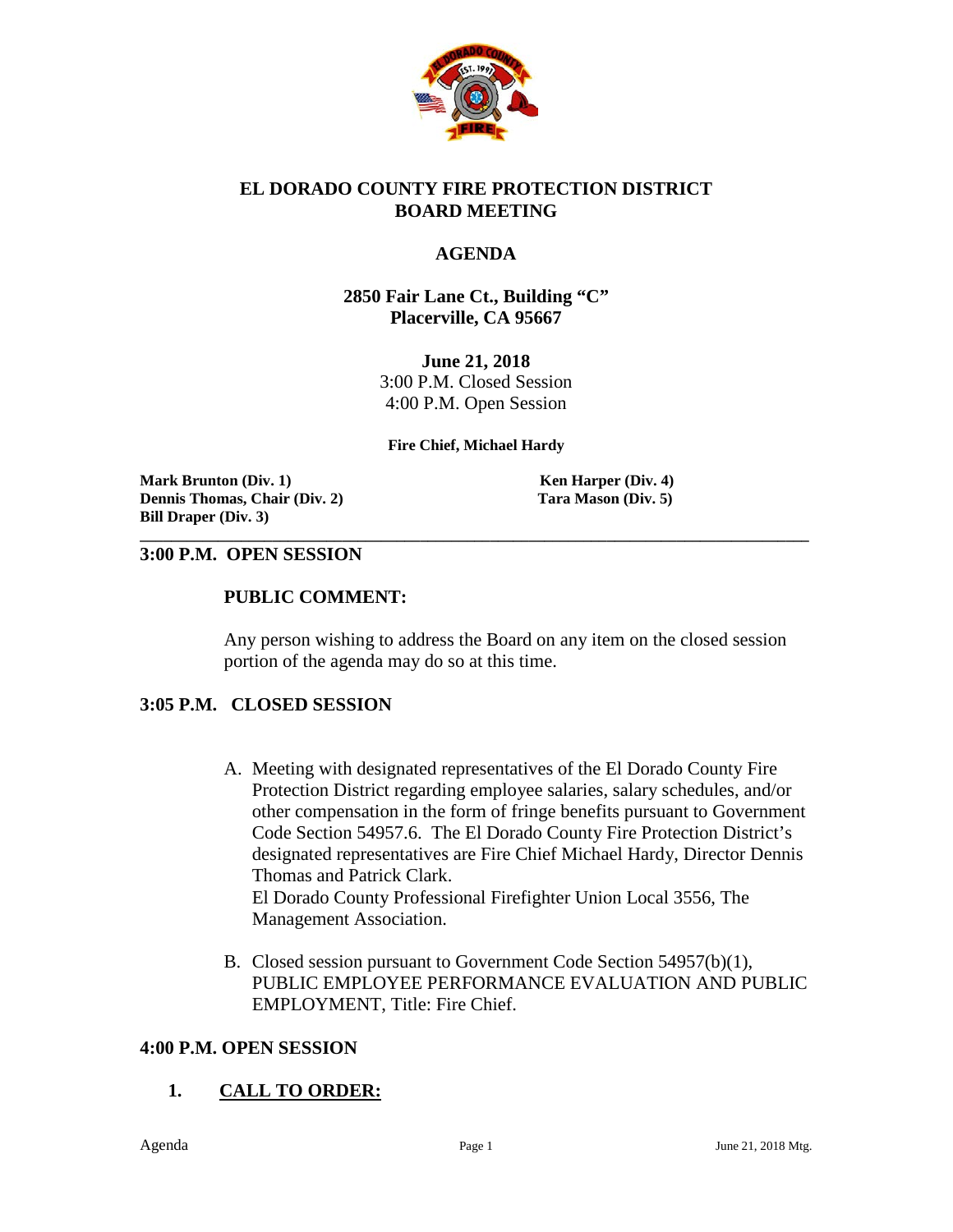# **2. ROLL CALL:**

# **3. PLEDGE OF ALLEGIANCE:**

# **4. APPROVE AGENDA:**

### **5. CONSENT CALENDAR:**

 (All items approved on a single vote except those pulled for individual discussion and action).

- A. Minutes: Board Meeting May 17, 2018
- B. Claim Payments/Deposits:

| District Claims FY 17/18: Deposits: |              | <b>JPA</b> Claims: | <b>JPA</b> Deposits: |
|-------------------------------------|--------------|--------------------|----------------------|
| \$53,958.27                         | \$8,041.54   | \$3,924.87         | \$9,380.56           |
| \$6,414.97                          | \$7,551.40   |                    | \$6,699.60           |
| \$10,647.70                         | \$119,483.20 |                    |                      |
| \$90,073.69                         | \$297,541.92 |                    |                      |
| \$73,921.44                         |              |                    |                      |

# **6. OATH OF OFFICE:**

- Ceremonial Badge Pinning for Firefighter/Paramedic Daniel Nelson
- Ceremonial Badge Pinning for Firefighter/Paramedic Branden Hustrei
- Ceremonial Badge Pinning for Firefighter/Paramedic Peter Beemer
- Ceremonial Badge Pinning for Firefighter/Paramedic Brian Smith

## **7. PUBLIC COMMENT:**

(Any person wishing to address the Board on any item that is not on the agenda may do so at this time. Public comments are limited to five minutes per person).

## **8. REPORT OF ACTION TAKEN IN CLOSED SESSION:**

A. Meeting with designated representatives of the El Dorado County Fire Protection District regarding employee salaries, salary schedules, and/or other compensation in the form of fringe benefits pursuant to Government Code Section 54957.6. The El Dorado County Fire Protection District's designated representatives are Fire Chief Michael Hardy, Director Dennis Thomas and Patrick Clark.

El Dorado County Professional Firefighter Union Local 3556, The Management Association.

B. Closed session pursuant to Government Code Section 54957(b)(1), PUBLIC EMPLOYEE PERFORMANCE EVALUATION AND PUBLIC EMPLOYMENT, Title: Fire Chief.